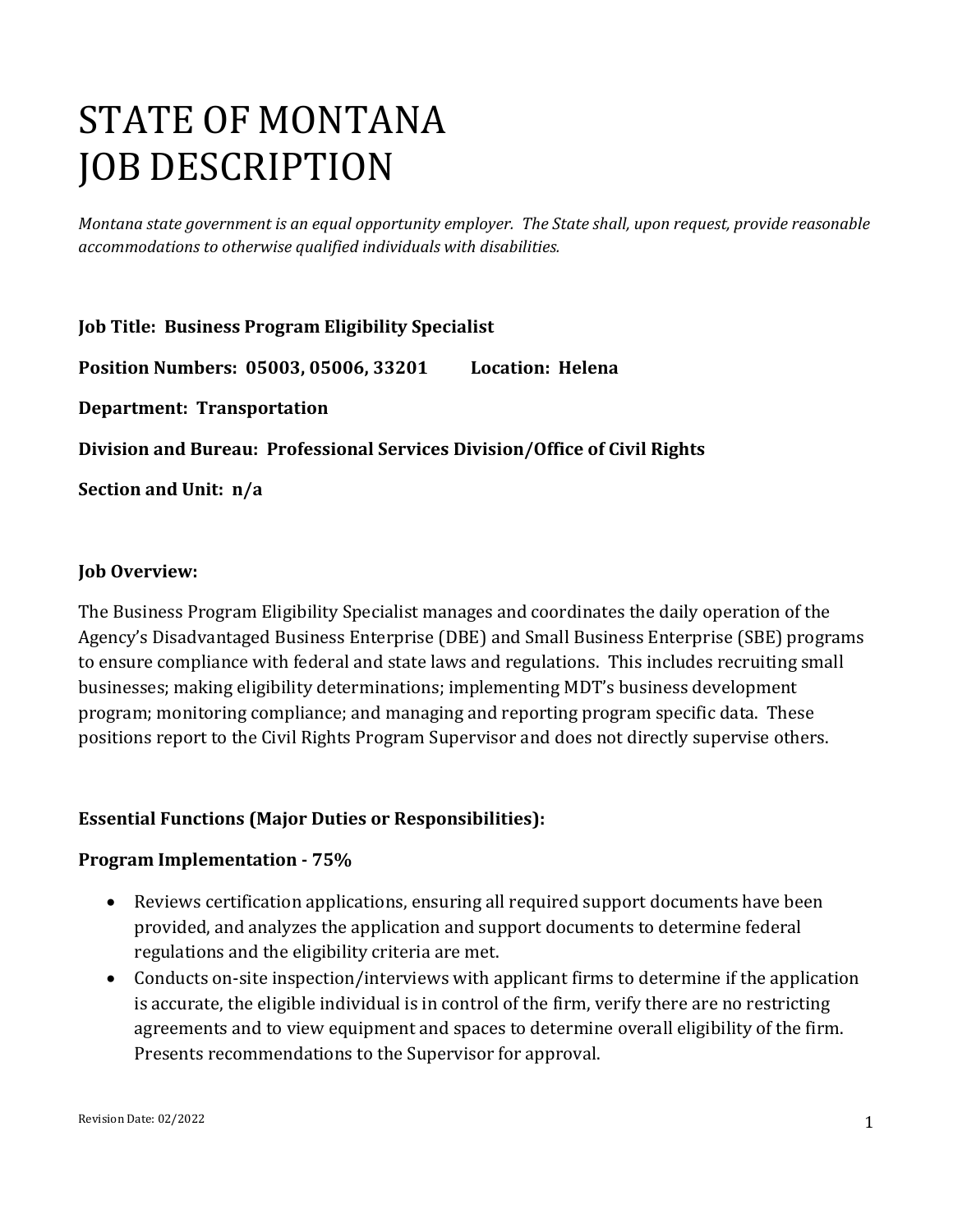- Conducts on-site inspections/interviews at project sites to determine if the DBE is performing commercially useful functions on identified subcontract work items while using their own equipment and workforce. The DBE Program Specialist also reviews field project engineer records to determine personnel are following established DBE related procedures.
- Recommends certification, recertification, denial, or removal of certification to the Civil Rights Supervisor.
- Responds to complaints including investigative planning; interviews, and researching documentation. Analyzes allegations and issues, presenting objective facts, findings and conclusions and recommending appropriate action, including denial, or decertification. The Small Business Specialist recommends corrective action and produces written file reports and documentation.
- Produces a monthly written report to the Civil Rights Bureau Chief including the number of firms certified, recertified, and decertified, training provided, and other program specific accomplishments.
- Provides information and drafts monthly reports on DBE goal achievements to the Civil Rights Bureau Chief based on monthly bid lettings, consultant design, contractor payments, and other MDT program areas involving federal funding. Develops annual DBE Program goals for Federal Highway Administration (FHWA), Federal Aviation Administration (FAA), and Federal Transit Administration (FTA) funded contracts.
- Monitors and tracks contract data for compliance with prompt payment and other program requirements.
- Answers inquiries from the prospective applicants, other agencies, and county, city and tribal governments regarding program activities. Elevates inquiries when necessary.
- Compiles bid information from subcontractor reports for the program's bidders list.
- Implements annual work plans which are the basis for Federal Highway Administration program funding, ensuring expenses incurred are allowed, reconciliation of monthly expenses to budget, allocation of funds for designated expenditures, processing budget obligations, developing long and short-term budget obligations, and pursuing additional grant funding for program.
- Conducts training across the state including the small business programs to MDT employees, other state agencies, tribal and local governments, contractors, economic development agencies, and other interested parties.
- Develops program specific brochures, literature and general correspondence for public use and assists with handout designs, visual aids, and manuals for use by the contracting community and minority/female sources.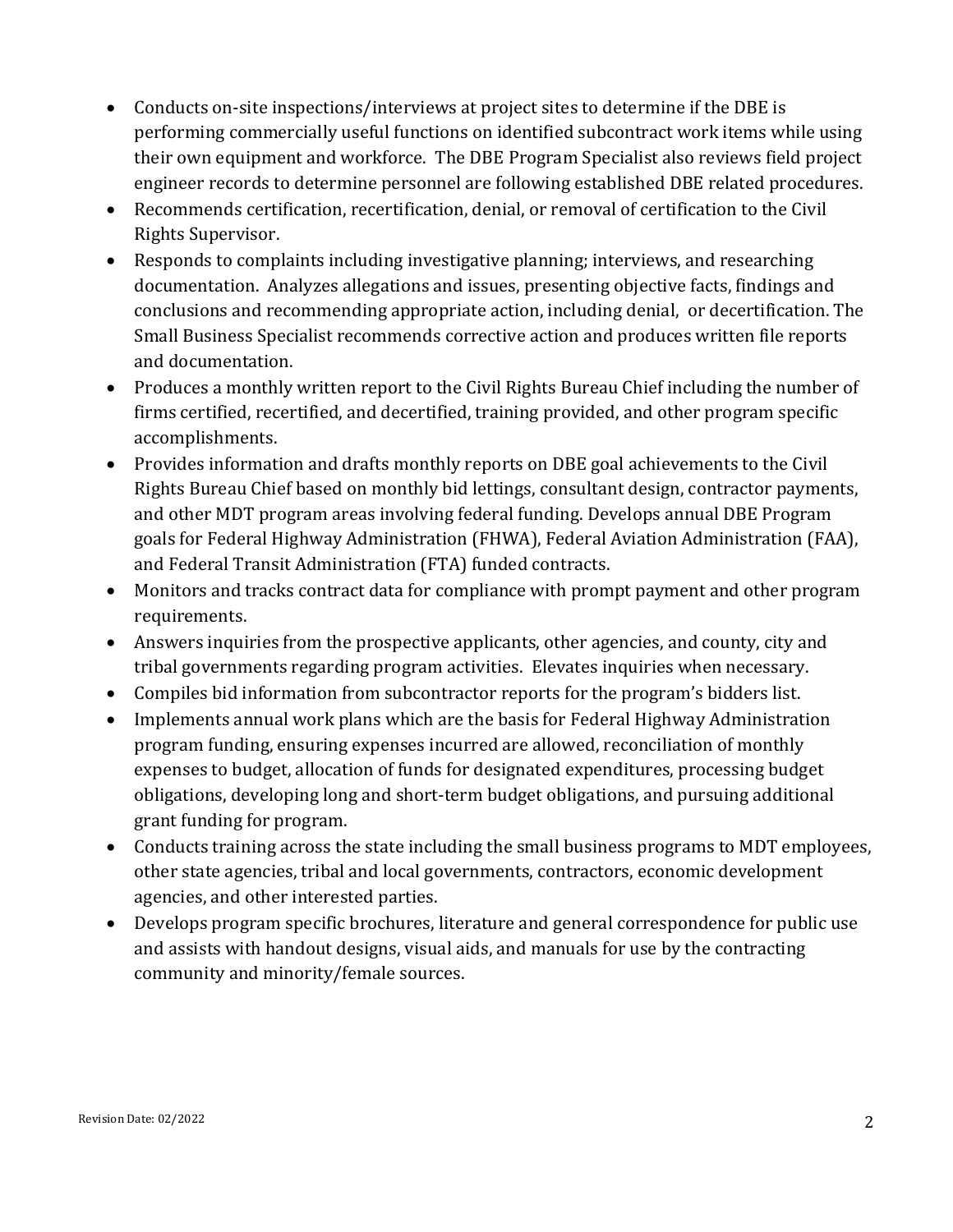### **Program Development and Management - 20%**

- Develop goals and objectives of the program. Prioritizes these goals/objectives and determines focus of resources and timelines to achieve the program goals. Interpret federal and state guidelines to develop program that complies with guidelines.
- Develops quarterly and yearly statistical and narrative summary reports of the program for FHWA, FTA, FAA, Civil Rights Bureau Chief, and the MDT Director. Produces content to highlight program achievements and/or issues impacting the success of the program.
- In coordination with the Program team, develops strategies and networking opportunities to further promote the program. Develops marketing materials, procedure manual, brochures, and applications. Considers program achievements or challenges when developing strategies and goals.
- Reports to Civil Rights Bureau Chief, FHWA, FAA, and FTA on the progress of program achievements or issues hampering program success. Considers audience, content, and quality of the material.

## **Other Duties - 5 %**

Performs a variety of other duties in support of on-going office operations.

### **Supervision**

The number of employees supervised is: 0

The position number for each supervised employee is: n/a

### **Physical and Environmental Demands:**

This position functions in a typical office environment. This position requires significant in-state travel including overnight and long day trips as well as occasional out-of-state travel. The ability to lift between 25-50 lbs. is required.

### **Knowledge, Skills and Abilities (Behaviors):**

- Strong interpersonal and communication skills, both orally and in writing
- Ability to communicate information and ideas so others will understand.
- Skill in public speaking, adult training methods and collaboration and facilitation
- Experience in building relationships with individuals from a variety of backgrounds and cultures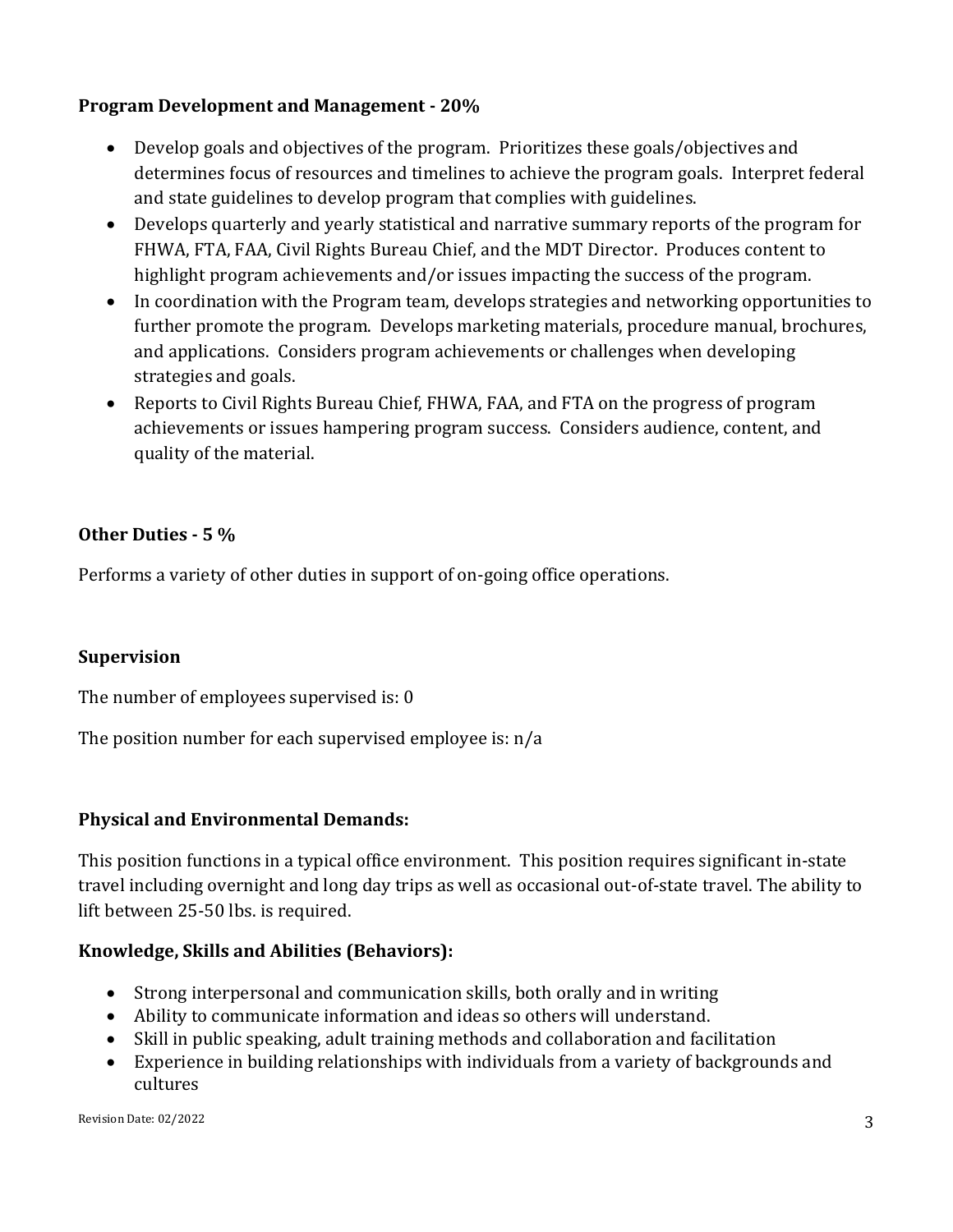- Ability to analyze and evaluate information to develop technical reports and recommendations
- Strong ability to work independently and be self-directed.
- Ability to work collaboratively with team for program planning, presentations, scheduling and travel
- Concepts and theories of program planning, advertising and marketing
- Knowledge of grant development and administration, specifically federally funded programs
- Knowledge of business management, including financial, operational, marketing and systems management.
- Basic knowledge of the DBE Program and ability to learn and keep up on changing federal regulations.
- Ability to learn multiple software programs
- Operation of multifunction printers, projectors, and other standard office equipment
- Carry, lift and transport training materials weighing 25-50 lbs.
- Travel within the state to program sites, conferences and meetings.

## **Minimum Qualifications (Education and Experience):**

The required knowledge and skills are typically acquired through a combination of education and experience equivalent to Bachelor's Degree in Business Administration, Business Management, Public Administration, Education, Social Sciences or a related field.

This position requires a minimum of two years of experience in program management or a related field.

Certifications, licensure, or other credentials include:

Alternative qualifications include: Any combination of additional related work experience and education equivalent to the minimum qualifications.

### **Special Requirements:**

*List any other special required information for this position*

|             | Fingerprint check | IXI | Valid driver's license         |
|-------------|-------------------|-----|--------------------------------|
| $\boxtimes$ | Background check  |     | Other: Describe                |
|             | MFPE Union Code   |     | <b>Safety Responsibilities</b> |

The specific statements shown in each section of this description are not intended to be all inclusive. They represent typical elements and criteria considered necessary to perform the job successfully.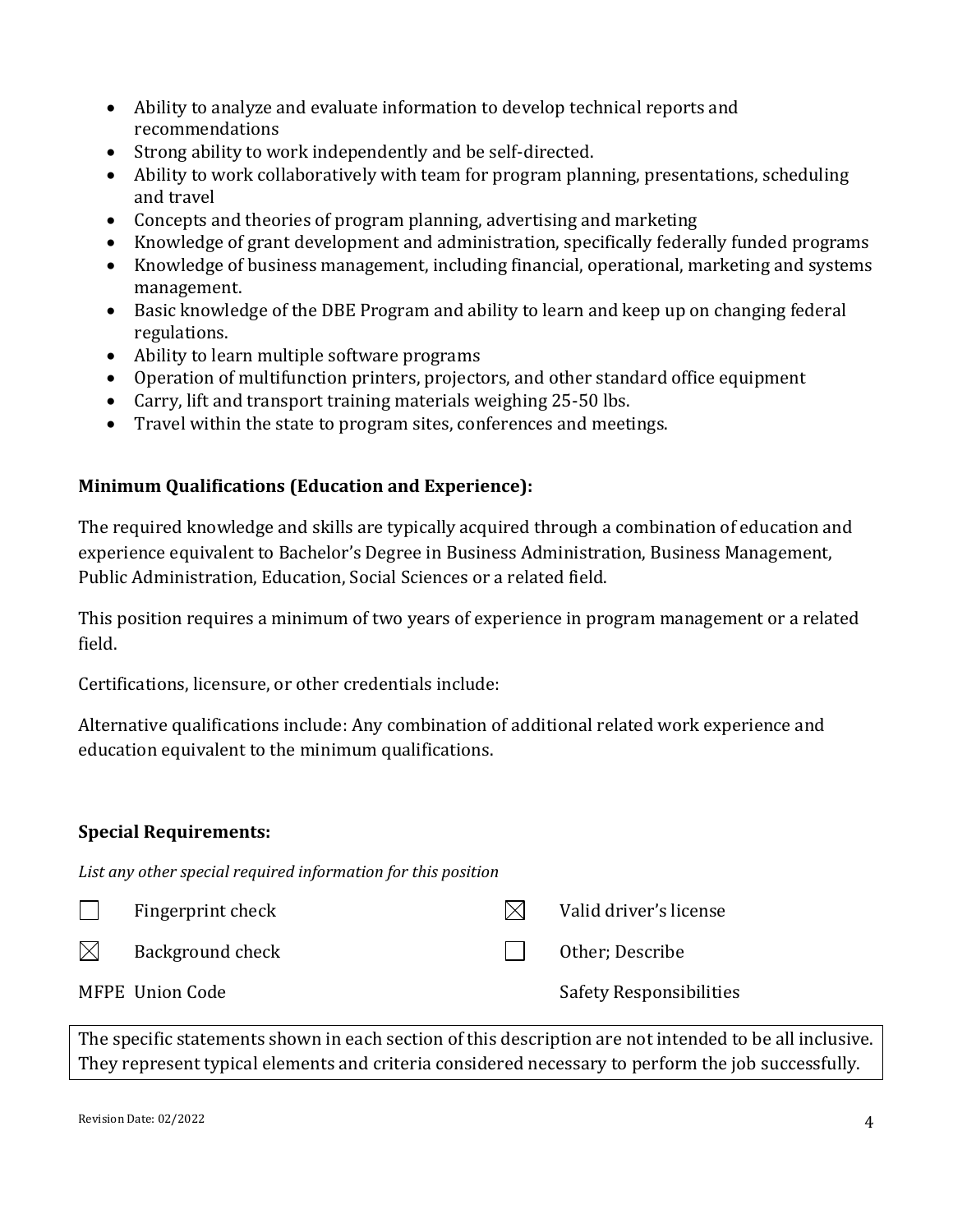## **Signatures**

My signature below indicates the statements in the job description are accurate and complete.

| <b>Immediate Supervisor</b>                                         | <b>Title</b> | <b>Date</b> |  |  |  |
|---------------------------------------------------------------------|--------------|-------------|--|--|--|
| <b>Administrative Review</b>                                        | Title        | <b>Date</b> |  |  |  |
| My signature below indicates that I have read this job description. |              |             |  |  |  |
| <b>Employee</b>                                                     | <b>Title</b> | <b>Date</b> |  |  |  |